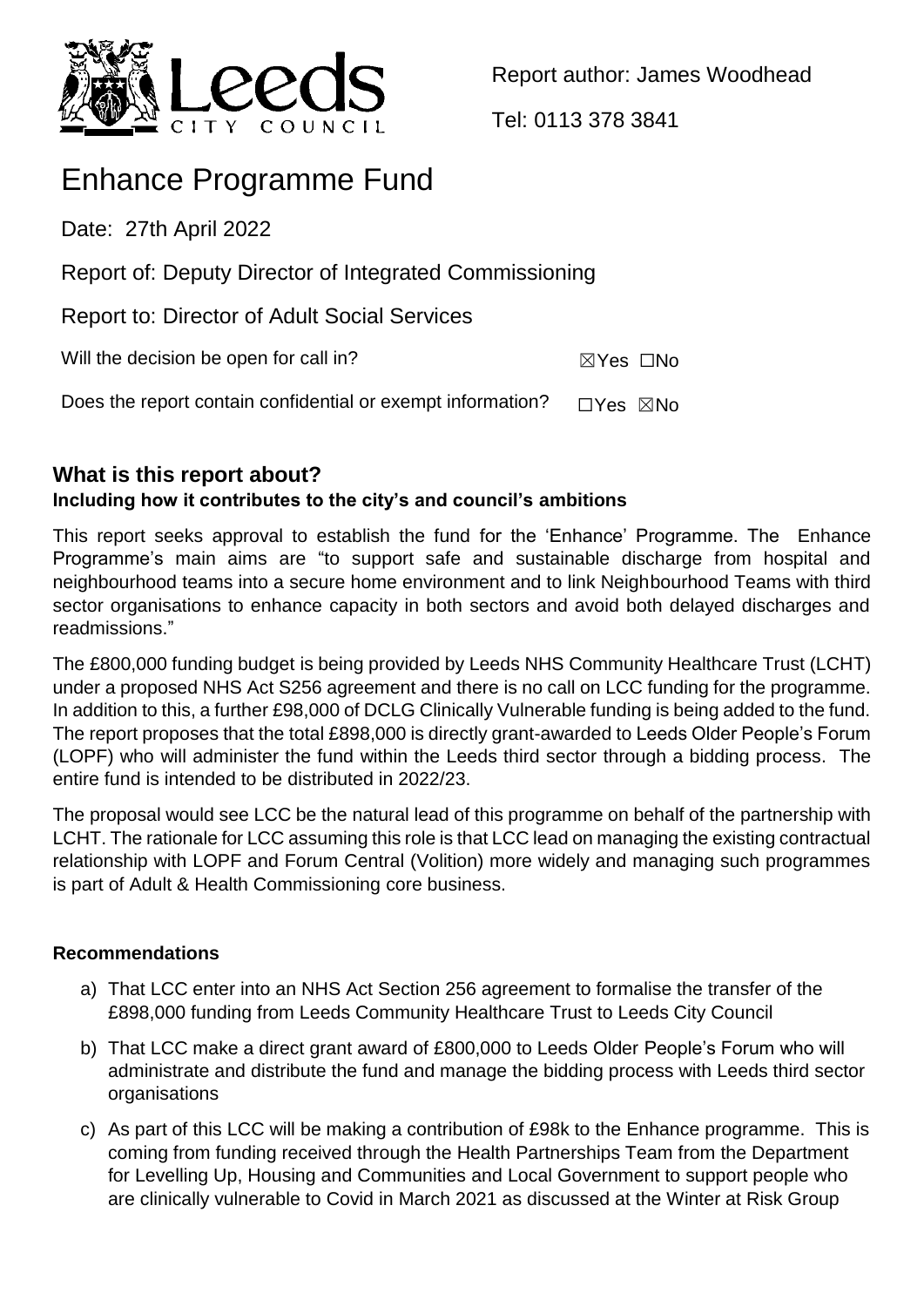chaired by Rachael Loftus, Head of Regional Health Partnerships and programme lead for CEV.

## **Why is the proposal being put forward?**

- 1 The proposal is an opportunity to invest £898,000 funding into the Leeds third sector in order to achieve better outcomes for people who are receiving Leeds statutory health and care services. In 2022/23 the fund will focus on third sector work between the LCHT Neighbourhood Teams and third sector organisations.
- 2 LCHT has identified funding that is intended to be used in the financial year 2022/23. There is the potential, however, for the Enhance Programme to be extended in the future through further funding from the NHS and for the programme to become a longer term vehicle to support our strategic aim of a more integrated locality-focussed statutory care and third sector offer. This has the potential to support, amongst other things, the implementation of the new community wellbeing model for home care. Any future supplementation to or extension of the programme would, however, be subject to a separate decision.

#### **What impact will this proposal have?**

| Wards Affected: all wards         |            |     |  |
|-----------------------------------|------------|-----|--|
| Have ward members been consulted? | $\Box$ Yes | ⊠No |  |

- 3 The proposal will allow the Enhance Programme to invest in third sector initiatives in Leeds to achieve better outcomes for people who are receiving Leeds statutory health and care services with a focus on supporting people receiving community healthcare services and being discharged from hospital in 2022/23.
- 4 The Enhance Programme Objectives are:
	- To establish ways to work more closely with the multi-disciplinary teams in neighbourhoods.
	- To support individuals to retain their independence and improve their confidence after a period of ill-health thereby improving their well-being.

● To support people within their homes to develop coping strategies and self-care management alongside improved social connections to prevent unnecessary admission, or readmission, to hospital.

- To provide person-centred support to people which complements existing services.
- 5 The funding is aimed primarily at older people with complex needs and has a stated aim of 'utilising the third sector expertise in understanding and tackling health inequalities to help improve the health of the poorest the fastest'. The fund has been promoted within the third sector through infrastructure partners and has generated interest from many smaller community-based organisations including a number that work with specific communities including Leeds BAME communities. As part of the application process bidding organisations are asked to demonstrate their understanding of the diversity of needs of the population that they will be working with and bids are scored against this.
- 6 The Enhance Programme builds on wider developments to promote a stronger and more integrated locality/community-based approach to meeting people's health and care needs. As well as allowing the better use of the resources and assets of local communities, this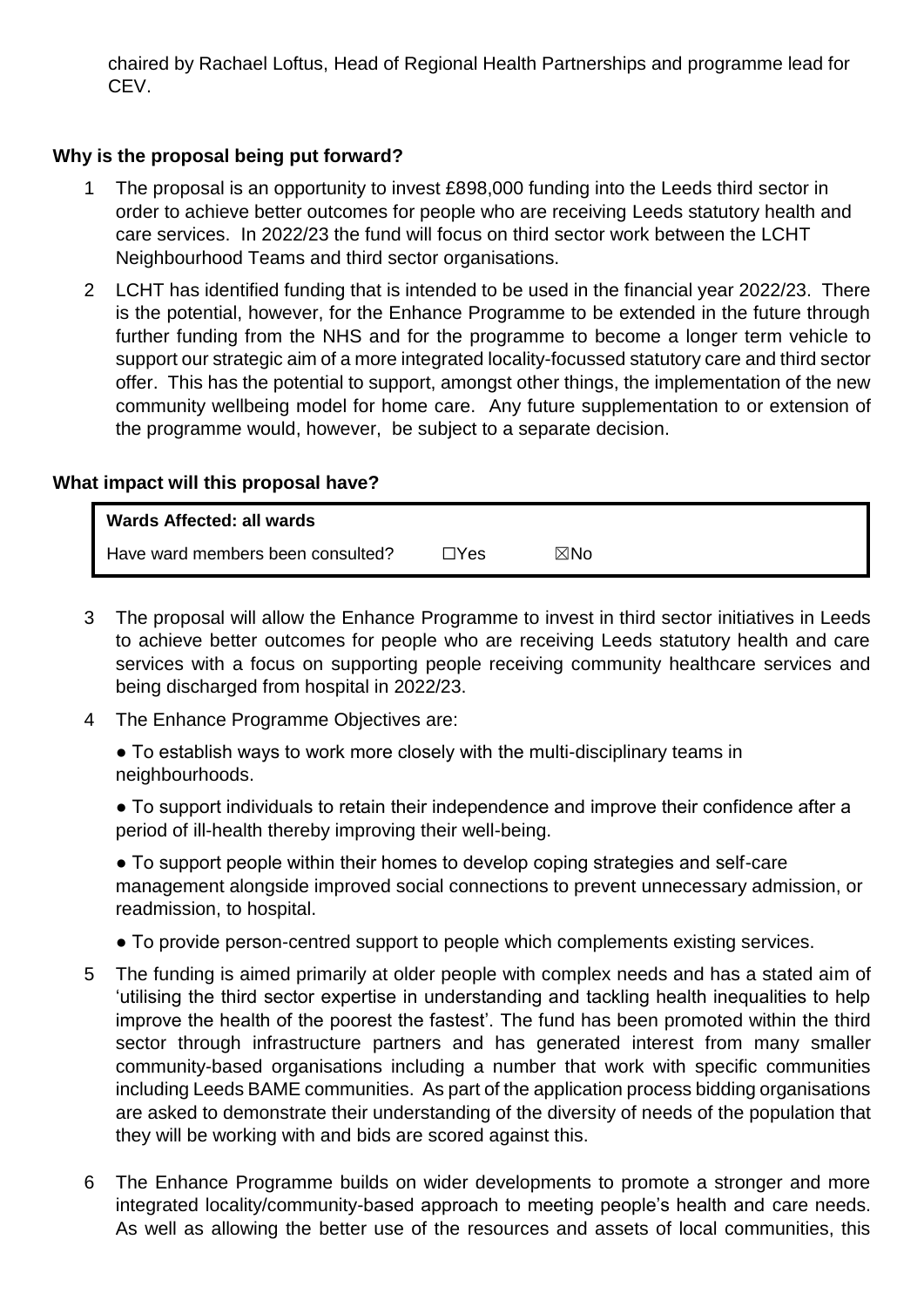approach also has the potential to support LCC Climate Emergency ambitions by reducing travel/car usage by staff who provide statutory health and care services

7 The £800,000 funding is being provided by LCH and does not require a budgetary contribution from LCC and the additional £98,000 is from Government Covid Clinically Vulnerable funding.

## **What consultation and engagement has taken place?**

LCHT have identified the potential of engaging the Leeds third sector to support the deliver of better outcomes for people they are working with through their Neighbourhood Teams. They have consulted with the sector through the infrastructure organisation LOPF and identified a process for receiving project proposals from third sector organisations within the city. Each project proposal will be based on the understanding of that community organisation of the local population needs.

## **What are the resource implications?**

- 9 LCH have identified a non-recurrent £800,000 for the Enhance fund. LCC invoiced LCH for this sum in March 2022 as this had to be accounted for within the financial year end 2021/22, otherwise Leeds would have missed this third sector investment opportunity.
- 10 Under the proposal in this report, LCC will award the full sum received from LCH, £800,000, plus the additional £98,000, to Leeds Older People's Forum (LOPF) who are administering the fund through a bidding and monitoring process.
- 11 It should be noted that LCH have provided funding directly to LOPF for the administration of the Enhance Programme. That arrangement is between those two parties and does not involve LCC. This means that 100% of the £898,000 passed by LCC to LOPF will in turn be invested in third sector organisations and none of it will be retained by LOPF.
- 12 This proposal requires no funding from core LCC budgets.

# **What are the legal implications?**

- 13 The transfer of funding from LCH to LCC will be formalised through an NHS Act Section 256 agreement that will protect all parties involved.
- 14 As the Council would be entering into a grant arrangement with LOPF who will administer the bidding and monitoring of the enhance programme grant the Council will have no contractual control over enforcement of the terms. The only sanction available with grant payments is for the Council to claw-back grant monies unspent.
- 15 There is a risk of challenge that a grant payment is not a grant. Legally there is some confusion about when a grant can and cannot be used as there is a fine line between a grant (which is not caught by the procurement rules) and a contract for services (which is caught by the procurement rules). Although no longer directly applicable to the UKs departure from the European Union the preamble to EU Procurement Directive 2014/24/EU (from which the Public Contracts Regulations 2015 were transposed into English law) is still persuasive and the directive makes it clear at paragraph (4) that "the mere financing, in particular through grants, of an activity, which is frequently linked to the obligation to reimburse the amounts received where they are not used for the purposes intended, does not usually fall within the scope of the public procurement rules".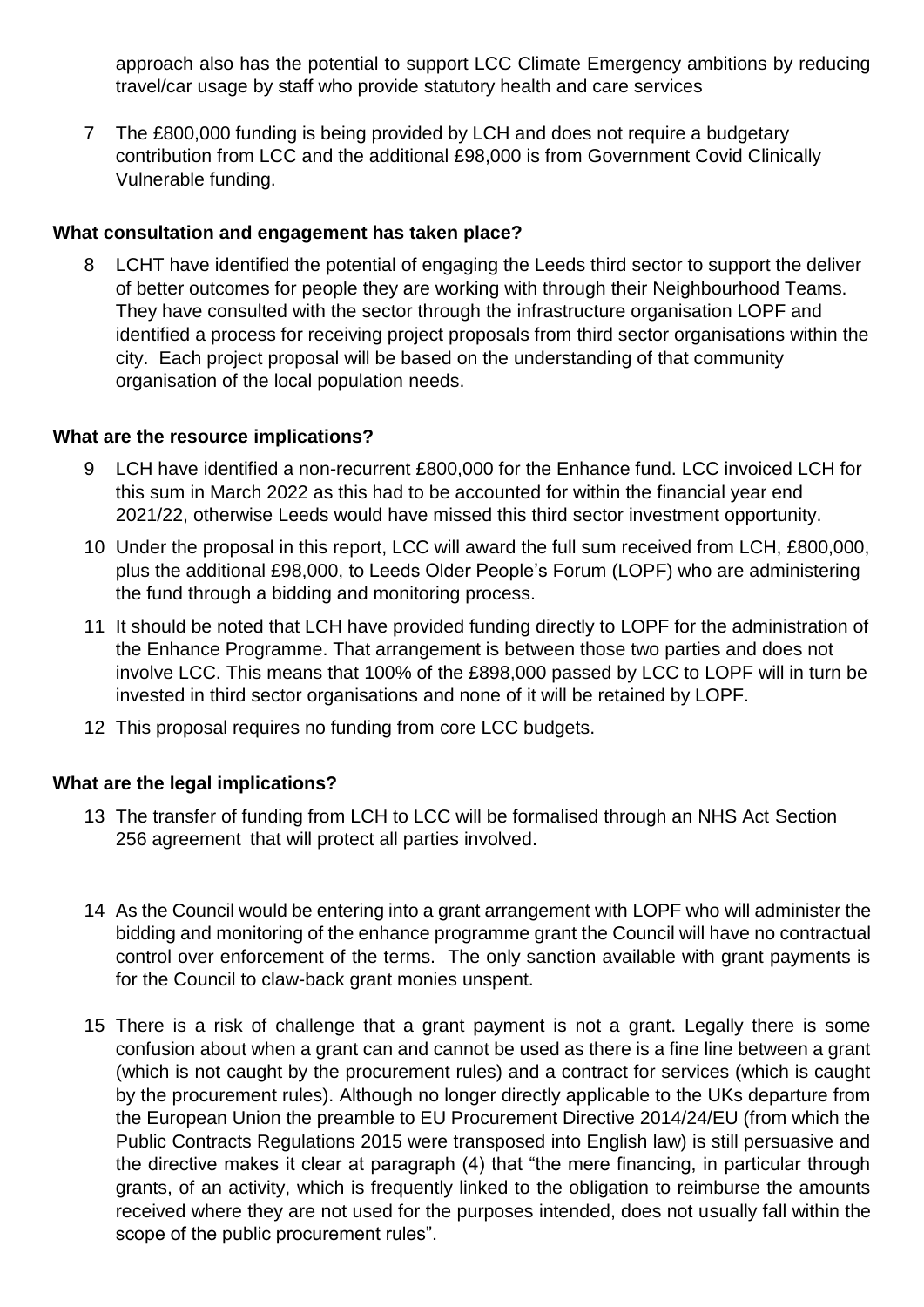- 16 As such, unconditional grants are unlikely to meet the definition of a contract set out in the Public Contracts Regulations 2015 (PCR 2015). However, where grants are used with strict qualification criteria and an obligation to pay back money if certain targets are not reached, the position is less straightforward and it is possible that an arrangement referred to as a grant could actually meet the definition of a contract set out in the PCR 2015 and, if it does, the PCR 2015 may apply. It is therefore extremely important to ensure that, if providing grants, the process followed does not fall within the definition of a "public contract" as set out in PCR 2015 which states –"contracts for pecuniary interest concluded in writing between one or more economic operators and one or more contracting authorities and having as their object the execution of works, the supply of products or the provision of services"
- 17 It is unlikely that the grant payments proposed will fall foul of the subsidy control rules.
- 18 Funding from which any grant payment is made must be designated as "grant" money. If the Council wish to make a grant, the money must be in the "grant" block. If it is not, it can normally be moved from other blocks in the Council budget into the grant block.
- 19 As this is a grant it is not subject to the council's Contracts Procedure Rules or within the Public Contracts Regulations 2015, but good practice and transparency will be observed throughout.
- 20 If approval is granted to proceed with the request, the Head of Commissioning will work with Procurement and Commercial Services to formulate a grant agreement that will protect all parties involved.

## **What are the key risks and how are they being managed?**

- 21 Risk 1: The programme fund does not deliver high quality innovate third sector projects that achieve the programme outcomes. Mitigation: LOPF will distribute the fund through a bidding process based on a clear specification. Successful bidding organisations will provide regular updates on activity, spend and impact. Officers from LCC Adults & Health Commissioning and from Public Health are on the panel for the programme bidding process. LCC Commissioning will require regular reporting on programme spend and impact as part of the terms of the grant award.
- 22 Risk 2: Successful individual third sector projects are delayed (e.g. due to recruitment delays) so that there is slippage on the overall programme in 2022/23. Mitigation: grant can be withheld on the basis of actual spend and/or unspent monies could be extended in 2023/24.
- 23 Risk 3: The funding is non-recurrent and longer-term funding for successful projects is not yet identified. Our Third Sector Compact highlights the need to establish sustainability and long termism to allow third sector organisations to plan ahead and to retain staff. Mitigation: work with system partners to identify at the earliest opportunity during 2022/23 which projects have achieved programme outcomes and whether further funding will be identified for 2023/24 onwards. Ensure participating third sector organisations get any support required to identify alternative funding opportunities. Ensure the Enhance Programme works with successful third sector organisations on their exit strategies.

#### **Does this proposal support the council's 3 Key Pillars?**